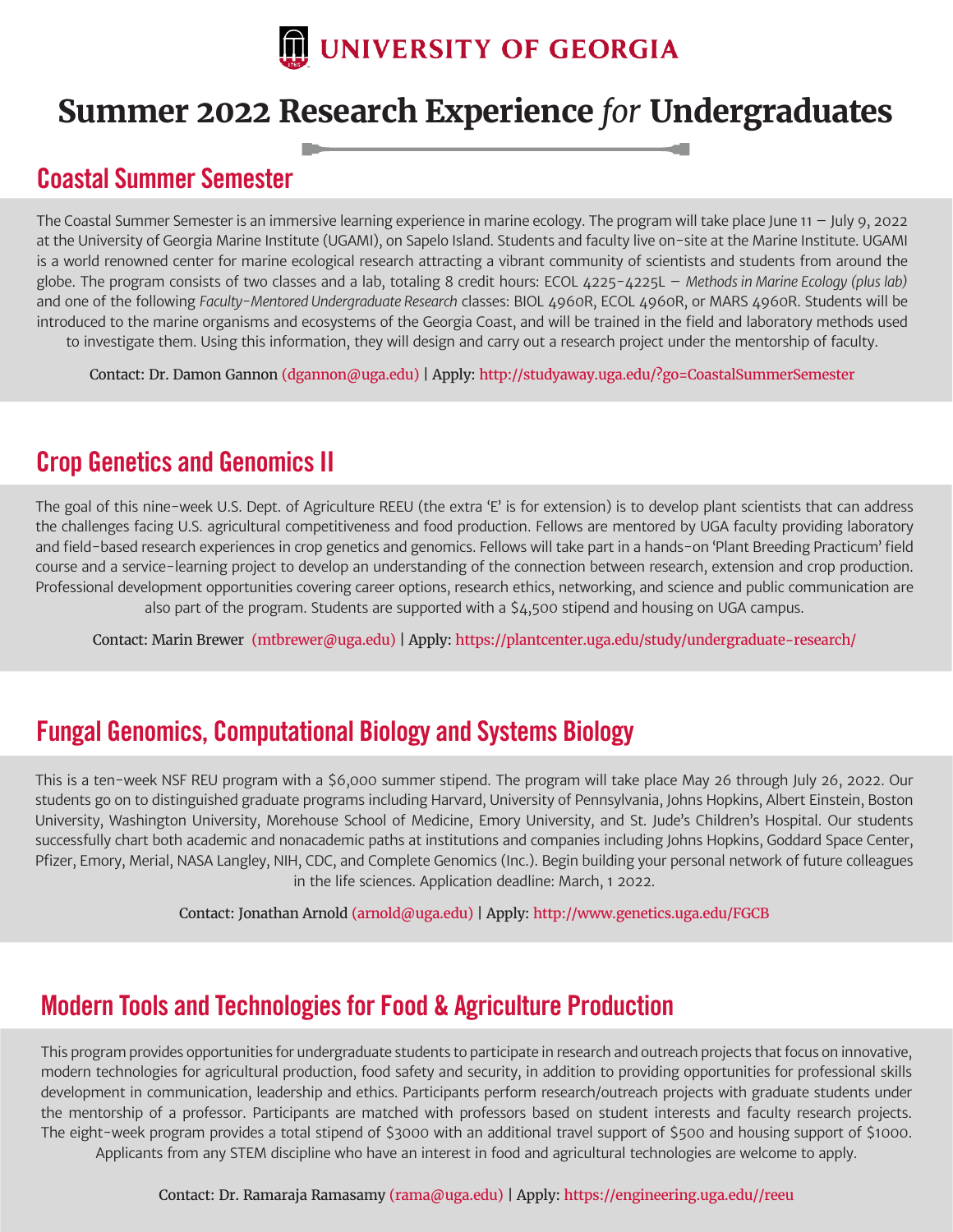## **Summer 2022 Research Experience** *for* **Undergraduates**

#### **Population Biology of Infectious Disease**

This nine-week program provides students with research experiences at the intersection of quantitative and experimental studies in infectious disease biology. Our goal is to train a future generation of interdisciplinary infectious disease scientists by combining knowledge of life science perspectives with computational and mathematical approaches. Faculty mentors come from a variety of fields including ecology, genetics, entomology, veterinary science, public health, epidemiology, and mathematics. We encourage applications from students majoring in ecology and biological sciences fields, as well as those majoring in fields such as mathematics, computer science and statistics. Students receive a \$5175 stipend, on-campus housing, and travel assistance.

Contact: Dr. Sonia Altizer (saltizer@uga.edu) | Apply: http://reu.ecology.uga.edu/

#### **Summer Undergraduate Fellowships in Genetics (SUNFIG)**

In this nine-week program, students will be matched with a faculty mentor in the Department of Genetics and be integrated into a lab research team. Research in the Genetics Department is vibrant and diverse – students can choose to work with a faculty mentor in areas related to molecular biology, functional genomics, biotechnology, developmental genetics, ecology, and/or evolution. Students will engage in an authentic research experience, from project design to data analysis and presentation. Our program also provides training in bioethics and mentoring in professional development. The Genetics Department is committed to promoting diversity and inclusiveness to enhance the field of genetics and foster the careers of its developing scientists. We encourage applications from students from groups underrepresented in STEM fields.

Contact: Dr. Andrea Sweigart (sweigart@uga.edu) | Apply: https://www.genetics.uga.edu/summer-undergraduate-fellowshipsgenetics-sunfig

#### **Summer Undergraduate Research Experience in Neuroscience (NSURE)**

This nine-week training program is designed to provide students with an immersive research experience in neuroscience – from project design, data collection and analyses, to presentation and dissemination. NSURE engages students in innovative research approaches across multiple disciplines and model systems that extend from planaria to human subjects. Our program provides rigorous theoretical and methodological training in neuroscience utilizing the latest in biomedical technologies. In addition to this research focus, students receive science communication and professional development training. Special attention is given to the recruitment of students from Historically Black Colleges and Universities, students from groups underrepresented in STEM disciplines, and students from primarily undergraduate institutions.

Contact: Dr. Jim Lauderdale (NSURE@uga.edu) | Apply: https://nsure.uga.edu

#### **UGA Skidaway Institute of Oceanography**

The UGA Skidaway Institute of Oceanography (SkIO) is located on the coast in Savannah, Ga., and is the home institution for the research vessel R/V Savannah. SkIO hosts a cohort of undergraduate interns each summer and matches those interns with worldrenowned marine scientists based on mutual interests. Interns work closely with faculty in their research programs in biological, chemical, geological and physical oceanography to gain experience and build skills using cutting-edge research facilities and technology to explore fundamental research questions in marine science. This program runs for eight weeks and includes a stipend of \$3,000. Interested students are encouraged to visit SkIO's website (https://www.skio.uga.edu/people/faculty/) to browse the profiles and research interests of SkIO faculty to find a scientist conducting research that interests them. Applicants are also encouraged to contact faculty members directly to discuss opportunities. On-campus housing is available at minimal cost.

Contact: Dr. Clifton Buck (csbuck@uga.edu) | Apply: https://www.skio.uga.edu/undergraduate-internships/